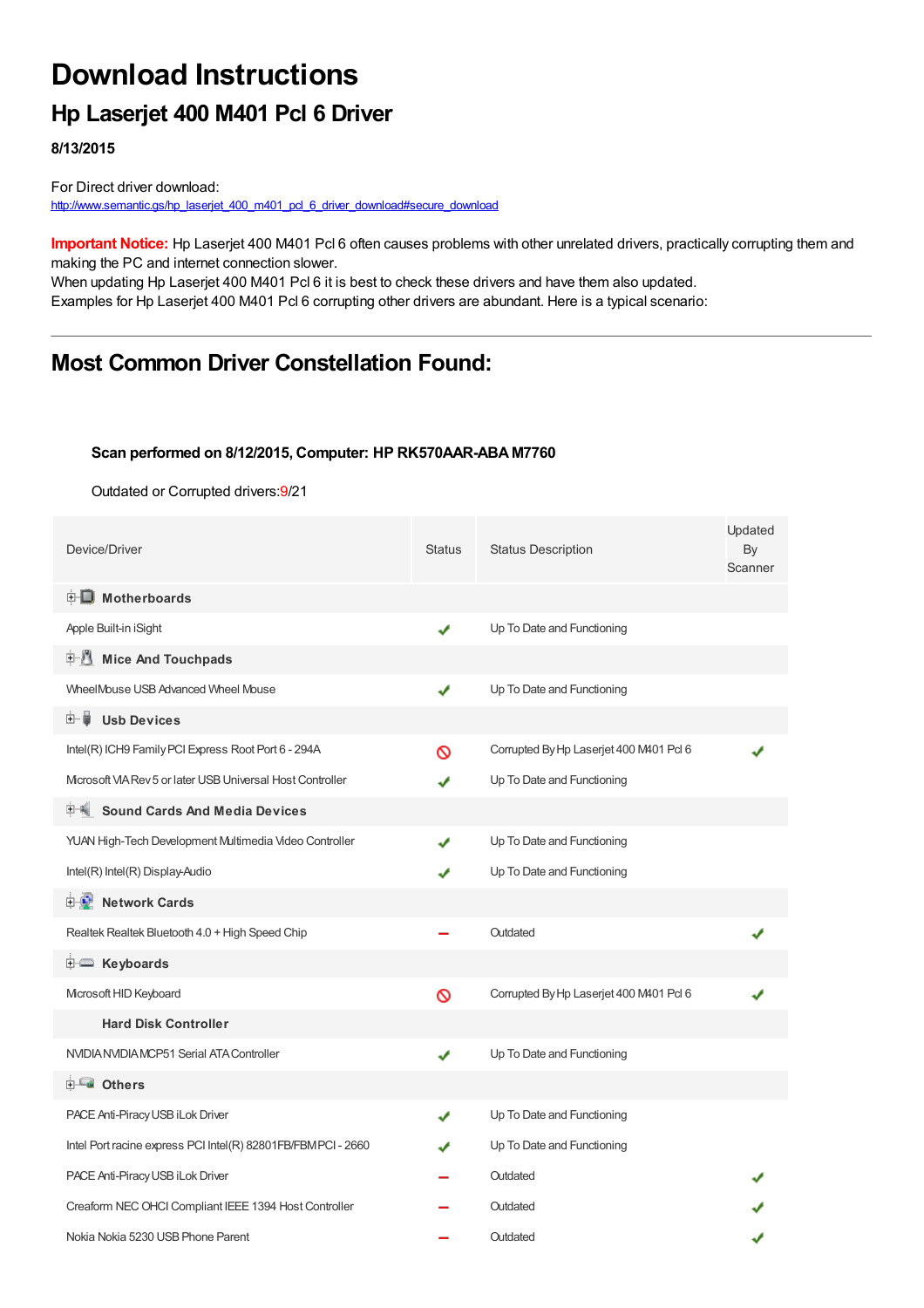| Intel(R) Graphics Chipset (KCH) Driver               |              | Up To Date and Functioning             |  |
|------------------------------------------------------|--------------|----------------------------------------|--|
| <b>D</b> Cameras, Webcams And Scanners               |              |                                        |  |
| Philips Philips SPC1030NC Webcam                     | $\mathbf{v}$ | Up To Date and Functioning             |  |
| Video Cards                                          |              |                                        |  |
| ATI RADEON X600 Series (Mcrosoft Corporation - WDDM) |              | Up To Date and Functioning             |  |
| <b>E</b> Input Devices                               |              |                                        |  |
| Microsoft HID-compliant consumer control device      |              | Outdated                               |  |
| <b>E-T</b> Port Devices                              |              |                                        |  |
| hspa Modem Application1 port (COM4)                  | ✔            | Up To Date and Functioning             |  |
| $\blacksquare$ Monitors<br>中-                        |              |                                        |  |
| Sony Digital Flat Panel (1024x768)                   | ര            | Corrupted By Hp Laserjet 400 M401 Pd 6 |  |
| 电图 Mobile Phones And Portable Devices                |              |                                        |  |
| <b>Acer NOKIA</b>                                    | ര            | Corrupted By Hp Laserjet 400 M401 Pd 6 |  |

## **Hp Laserjet 400 M401 Pcl 6 Driver Models:**

| <b>Driver Model</b>                                  | <b>Original</b><br><b>Upload Date</b> | Last<br><b>Modification</b> | <b>Driver File</b>                             | <b>File</b><br><b>Size</b> | <b>Most Compatible</b><br><b>Computer Model</b> | <b>Availabilty To</b><br><b>Scanner</b> |
|------------------------------------------------------|---------------------------------------|-----------------------------|------------------------------------------------|----------------------------|-------------------------------------------------|-----------------------------------------|
| Hp Laserjet 400 M401 Pcl 6 9/18/2014<br>43233        |                                       | 8/2/2015                    | hp_laserjet_400_m401_pcl_6-<br>43233.exe       |                            | 129kb HCL Infosystems GETZ-LD,                  |                                         |
| Hp Laserjet 400 M401 Pcl 6 12/7/2014<br>T22631.1     |                                       | 8/5/2015                    | hp_laserjet_400_m401_pcl_6-<br>t22631.1.exe    |                            | 193kb M&A MADB43LD,                             | ✔                                       |
| Hp Laserjet 400 M401 Pcl 6 8/13/2014<br>F1.13088     |                                       | 8/6/2015                    | hp_laserjet_400_m401_pcl_6-<br>f1.13088.exe    |                            | 215kb NOVATECHBB-4770C,                         | ✔                                       |
| Hp Laserjet 400 M401 Pcl 6 11/1/2014<br>32393        |                                       | 8/8/2015                    | hp_laserjet_400_m401_pcl_6-<br>32393.exe       |                            | 80kb ATTRILINE PROFI 180,                       | ✔                                       |
| Hp Laserjet 400 M401 Pcl 6 10/1/2014<br>83898        |                                       | 8/3/2015                    | hp_laserjet_400_m401_pcl_6-<br>83898.exe       |                            | 92kb Panasonic CF-Y7BWTAJS,                     |                                         |
| Hp Laserjet 400 M401 Pcl 6 10/12/2014<br>23632       |                                       | 8/9/2015                    | n-23632.exe                                    |                            | 166kb NEC PC-VL570AD,                           |                                         |
| Hp Laserjet 400 M401 Pcl 6 11/4/2014<br>1.131.161.1  |                                       | 8/2/2015                    | hp_laserjet_400_m401_pcl_6-<br>1.131.161.1.exe |                            | 42kb HPPS350AA-ABS 1240.se,                     |                                         |
| Hp Laserjet 400 M401 Pcl 6 9/22/2014<br>3091.17      |                                       | 8/8/2015                    | hp_laserjet_400_m401_pcl_6-<br>3091.17.exe     |                            | 188kb ME GSeries,                               | J                                       |
| Hp Laserjet 400 M401 Pcl 6 11/30/2014<br>41.12.192.1 |                                       | 8/2/2015                    | hp_laserjet_400_m401_pcl_6-<br>41.12.192.1.exe |                            | 25kb <b>IBM ThinkPad T23</b> ,                  | ✔                                       |
| Hp Laserjet 400 M401 Pcl 6 11/27/2014<br>T71.1029    |                                       | 8/2/2015                    | hp_laserjet_400_m401_pcl_6-<br>t71.1029.exe    |                            | 96kb ASUS BA5190, A500,                         | ✔                                       |
| Hp Laserjet 400 M401 Pcl 6 1/3/2015<br>2.13621.1     |                                       | 8/5/2015                    | sjg-2.13621.1.exe                              |                            | 31kb Acer Acer 8935G,                           | ✔                                       |
| Hp Laserjet 400 M401 Pcl 6 8/18/2014<br>621.197      |                                       | 8/3/2015                    | hp_laserjet_400_m401_pcl_6-<br>621.197.exe     |                            | 34kb NEC PC-LM530WH6B,                          | ✔                                       |
| Hp Laserjet 400 M401 Pcl 6 12/19/2014<br>U3282       |                                       | 8/5/2015                    | hp_laserjet_400_m401_pcl_6-<br>u3282.exe       |                            | 102kb Gateway Gateway M250,                     | ✔                                       |
| Hp Laserjet 400 M401 Pcl 6 12/21/2014<br>302.146     |                                       | 8/2/2015                    | hp_laserjet_400_m401_pcl_6-<br>302.146.exe     |                            | 69kb MCJ P55-SD,                                | ✔                                       |
| Hp Laserjet 400 M401 Pcl 6 8/25/2014<br>3401.10      |                                       | 8/9/2015                    | xfbsz-3401.10.exe                              |                            | 48kb ASUS G70Sg,                                | ✔                                       |
| Hp Laserjet 400 M401 Pcl 6 1/25/2015<br>71.1874      |                                       | 8/5/2015                    | hp_laserjet_400_m401_pcl_6-<br>71.1874.exe     |                            | 188kb Fujitsu Amilo A1665G Series,              |                                         |
| Hp Laserjet 400 M401 Pcl 6 8/28/2014<br>Y42686       |                                       | 8/9/2015                    | hp_laserjet_400_m401_pcl_6-<br>y42686.exe      |                            | 43kb Lenovo ThinkCentre A61,                    | ✔                                       |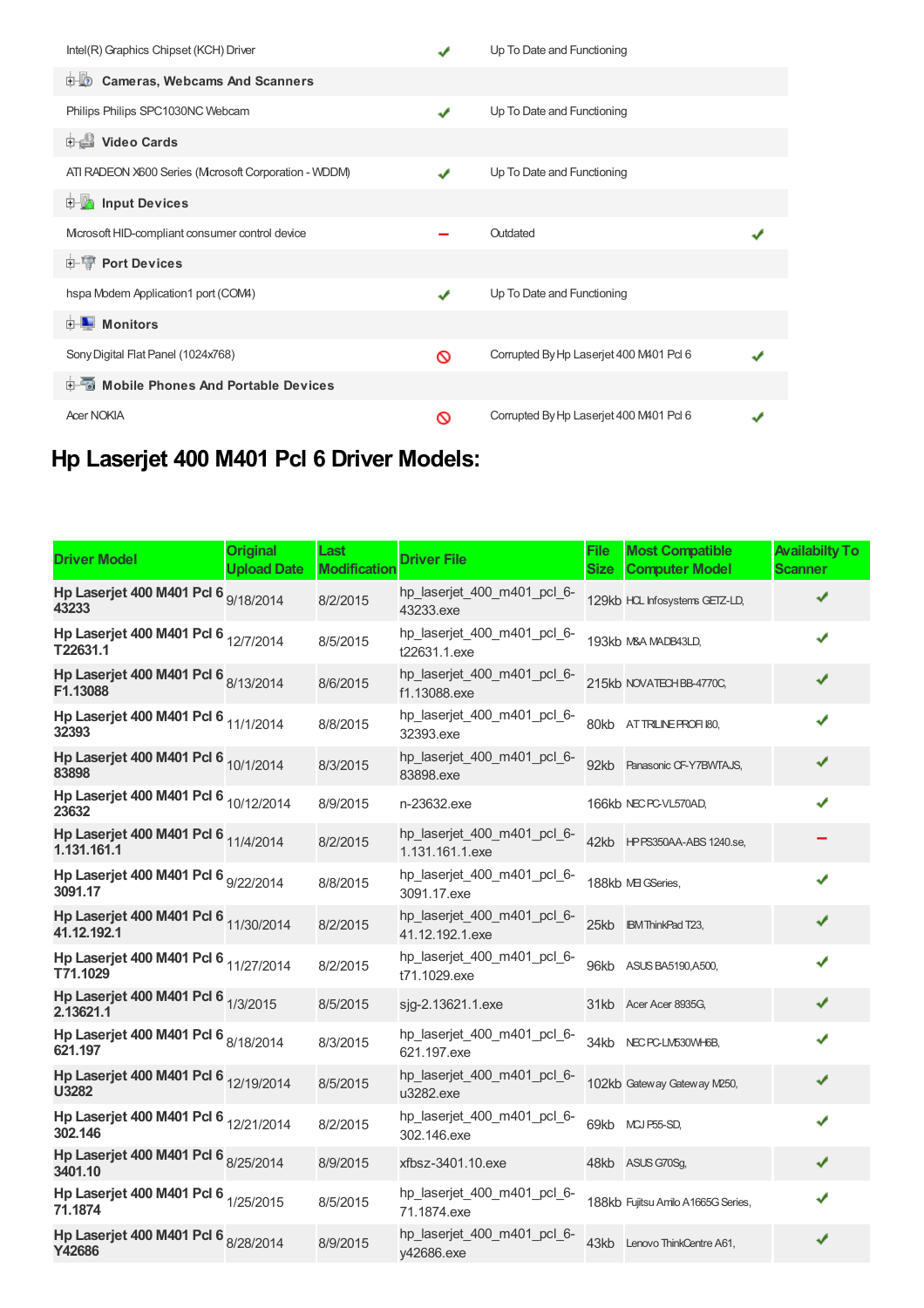| Hp Laserjet 400 M401 Pcl 6 10/27/2014<br>S2.11.1639  | 8/8/2015  | hp laserjet 400 m401 pcl 6-<br>s2.11.1639.exe   | 37kb NEC PC-LL350DD1KS,               |   |
|------------------------------------------------------|-----------|-------------------------------------------------|---------------------------------------|---|
| Hp Laserjet 400 M401 Pcl 6 9/25/2014<br>61.1429      | 8/6/2015  | kximj-61.1429.exe                               | 126kb Sony VGN-CR60B_P,               | ✔ |
| Hp Laserjet 400 M401 Pcl 6 10/18/2014<br>T2.12729    | 8/2/2015  | hp_laserjet_400_m401_pcl_6-<br>t2.12729.exe     | 154kb Seneca Pro46956,                | ✔ |
| Hp Laserjet 400 M401 Pcl 6 11/11/2014<br>2790        | 8/3/2015  | hp_laserjet_400_m401_pcl_6-<br>2790.exe         | 28kb Sony PCG-GRT896SP,               | ✔ |
| Hp Laserjet 400 M401 Pcl 6 1/7/2015<br>S61.182.12.1  | 8/6/2015  | hp_laserjet_400_m401_pcl_6-<br>s61.182.12.1.exe | 161kb Gateway MD7321U,                | ✔ |
| Hp Laserjet 400 M401 Pcl 6 10/6/2014<br>83478        | 7/31/2015 | hp_laserjet_400_m401_pcl_6-<br>83478.exe        | 81kb HPKT536AA-ABJ IQ507jp,           | ✔ |
| Hp Laserjet 400 M401 Pcl 6 11/5/2014<br>21.1974      | 8/3/2015  | hp_laserjet_400_m401_pcl_6-<br>21.1974.exe      | 92kb Toshiba SATELLITE C870-12E       | ✔ |
| Hp Laserjet 400 M401 Pcl 6 9/13/2014<br>41.172.18    | 8/7/2015  | hp_laserjet_400_m401_pcl_6-<br>41.172.18.exe    | 153kb Panasonic CF-T5MWJTFBF,         | ✔ |
| Hp Laserjet 400 M401 Pcl 6 12/28/2014<br>K2.14084    | 8/10/2015 | hp_laserjet_400_m401_pcl_6-<br>k2.14084.exe     | 174kb Fujitsu FM/NP2P4,               | ✔ |
| Hp Laserjet 400 M401 Pcl 6 12/30/2014<br>X2062.14    | 8/3/2015  | unst-x2062.14.exe                               | 64kb Supermicro P4SAA,                | ✔ |
| Hp Laserjet 400 M401 Pcl 6 1/22/2015<br>1.10980      | 8/7/2015  | jn-1.10980.exe                                  | 170kb Sony Vgn-sz483,                 | ✔ |
| Hp Laserjet 400 M401 Pcl 6 1/15/2015<br>432.12.12    | 8/5/2015  | hp_laserjet_400_m401_pcl_6-<br>432.12.12.exe    | 32kb Lenovo 6066W8R,                  | ✔ |
| Hp Laserjet 400 M401 Pcl 6 9/19/2014<br>2.1341.12    | 8/4/2015  | hp_laserjet_400_m401_pcl_6-<br>2.1341.12.exe    | 152kb Sony VPCEF22FX,                 | ✔ |
| Hp Laserjet 400 M401 Pcl 6 12/30/2014<br>8022.12.1   | 8/5/2015  | hp_laserjet_400_m401_pcl_6-<br>8022.12.1.exe    | 120kb HPHP Compaq nc8430,             |   |
| Hp Laserjet 400 M401 Pcl 6 1/15/2015<br>1.1831.1     | 8/6/2015  | hp_laserjet_400_m401_pcl_6-<br>1.1831.1.exe     | 214kb HP Pavilion dv9500 PC Notebook, | ✔ |
| Hp Laserjet 400 M401 Pcl 6 9/21/2014<br>80074        | 8/8/2015  | hp_laserjet_400_m401_pcl_6-<br>80074.exe        | 197kb Sony VGN-FW43G_B,               | ✔ |
| Hp Laserjet 400 M401 Pcl 6 11/26/2014<br>1.11.192.12 | 8/6/2015  | hp_laserjet_400_m401_pcl_6-<br>1.11.192.12.exe  | 92kb Lenovo ThinkCentre M90p,         | ✔ |
| Hp Laserjet 400 M401 Pcl 6 12/30/2014<br>2.10461.1   | 8/5/2015  | hp_laserjet_400_m401_pcl_6-<br>2.10461.1.exe    | 133kb HPFJ440AA-UUW s3542.sc,         |   |
| Hp Laserjet 400 M401 Pcl 6 8/1/2014<br>82896         | 8/4/2015  | hp_laserjet_400_m401_pcl_6-<br>82896.exe        | 192kb HPHPdx2700 MT,                  | ✔ |
| Hp Laserjet 400 M401 Pcl 6 10/3/2014<br>631.120      | 8/5/2015  | hp_laserjet_400_m401_pcl_6-<br>631.120.exe      | 36kb Panasonic FZ-G1AABJKMY,          | ✔ |
| Hp Laserjet 400 M401 Pcl 6 8/23/2014<br>21.1         | 8/10/2015 | hp_laserjet_400_m401_pcl_6-<br>21.1.exe         | 101kb Fujitsu FM/XNN281,              | ✔ |
| Hp Laserjet 400 M401 Pcl 6 2/5/2015<br>22242         | 8/7/2015  | hp_laserjet_400_m401_pcl_6-<br>22242.exe        | 148kb Sony PCG-GRX700,                |   |
| Hp Laserjet 400 M401 Pcl 6 11/16/2014<br>3809        | 8/9/2015  | hp_laserjet_400_m401_pcl_6-<br>3809.exe         | 114kb HPKZ692AA-ABUm9373.UK,          |   |
| Hp Laserjet 400 M401 Pcl 6 11/30/2014<br>43672       | 8/7/2015  | hp_laserjet_400_m401_pcl_6-<br>43672.exe        | 94kb Sony VPCEC2RFX,                  | ✔ |
| Hp Laserjet 400 M401 Pcl 6 12/21/2014<br>6272.17     | 8/6/2015  | hi-6272.17.exe                                  | 123kb Lenovo ThinkCentre M57,         | ✔ |
| Hp Laserjet 400 M401 Pcl 6 12/25/2014<br>2.10671.1   | 8/4/2015  | hp_laserjet_400_m401_pcl_6-<br>2.10671.1.exe    | 141kb Sony PCG-R505V_BD,              | ✔ |
| Hp Laserjet 400 M401 Pcl 6 9/16/2014<br>4060         | 8/7/2015  | hp_laserjet_400_m401_pcl_6-<br>4060.exe         | 185kb ByteSpeed BYTESPED,             | ✔ |
| Hp Laserjet 400 M401 Pcl 6 12/2/2014<br>1.12961.1    | 8/8/2015  | hp_laserjet_400_m401_pcl_6-<br>1.12961.1.exe    | 41kb HP500-129,                       |   |
| Hp Laserjet 400 M401 Pcl 6 10/16/2014<br>1.12772     | 8/6/2015  | qkldg-1.12772.exe                               | 112kb Acer Aspire5740,                | ✔ |
| Hp Laserjet 400 M401 Pcl 6 11/18/2014<br>Z8281.12.1  | 8/4/2015  | hp_laserjet_400_m401_pcl_6-<br>z8281.12.1.exe   | 52kb<br>Advantech UNO-2178A,          | ✔ |